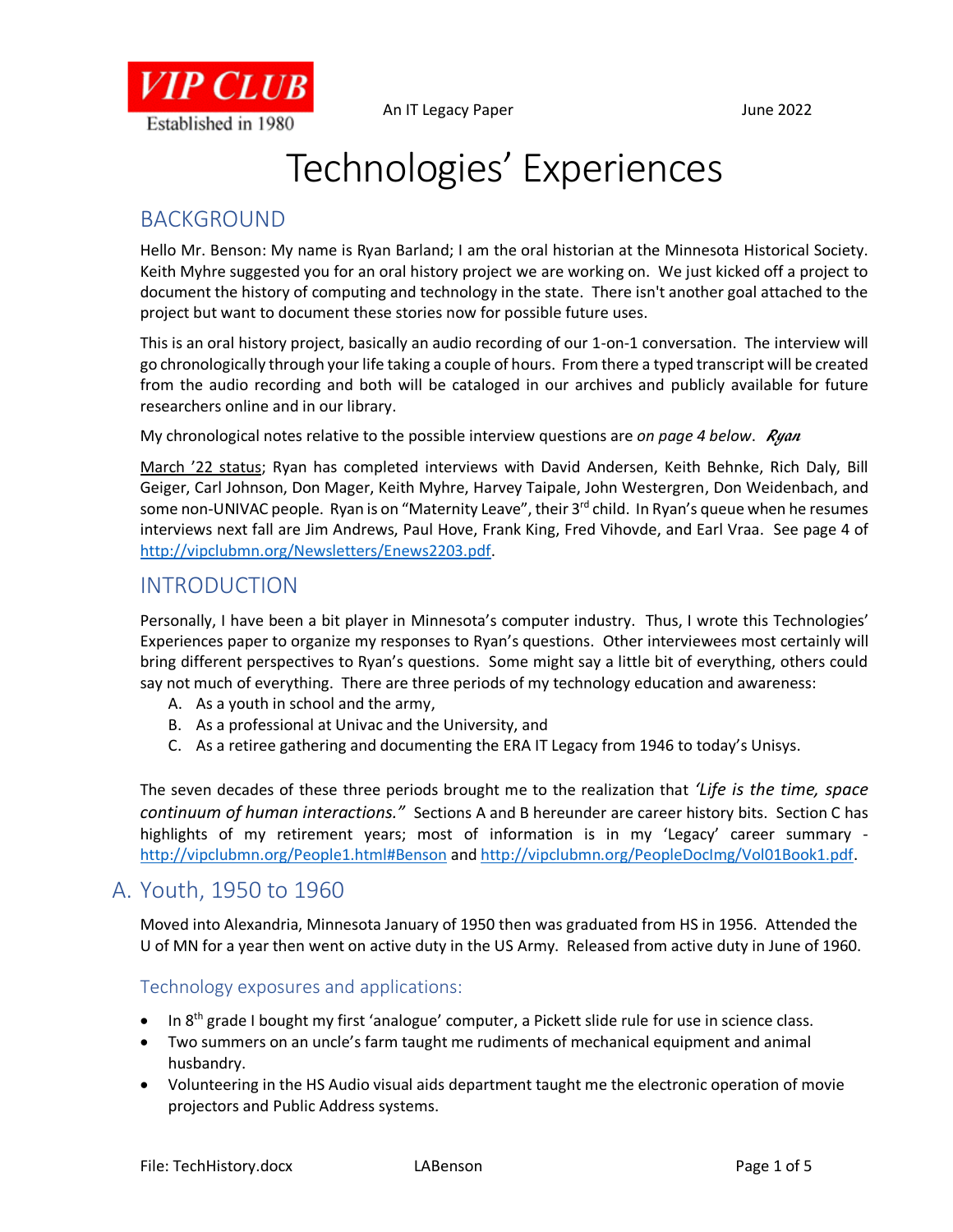

An IT Legacy Paper and The Second State State State State State State State State State State State State State

- A year working evenings in a service station taught me truck engine servicing and customer interfacing.
- A year of monthly National Guard meetings and a summer camp had me assimilating the skills needed to aim and fire 155 MM howitzers plus how to work in teams.
- Two years of Army Security Agency service in Germany taught me the technology of paper tape teletype operations, radio receivers, Radio Direction Finding, IBM card sorters, and electronic printers.

## B. Employed, mid-1960 through 1991

Univac hired me in July 1960 to be a 'file clerk' in the Automatic Antenna Coupler department. I then had a variety of positions working on projects and programs for 33 ½ years. My title was Senior Systems Staff Engineer when Unisys laid me off in February 1994. The University of Minnesota's Center of Transportation Studies hired me in March 1994 to develop a transportation research laboratory - retired from there December 2001.

#### Technology exposures and applications:

- In the Automatic Antenna Coupler (AAC) Department, I learned the process of documenting designs and the paper work needed to put a device into manufacturing production. The AAC has a chapter in the VIP Club's Legacy, [http://vipclubmn.org/couplers.html.](http://vipclubmn.org/couplers.html)
- The summer of 1963 I transferred to the Military Computer Center to work evenings as a computer operator, hands on operation of six computer models. There I did some rudimentary programming of 'apps' to support programmers' software deliveries to customers. Learned plug-board programming, machine language coding, assembler use, and software compiling.
- Spring of 1966 received BEE from the U of MN and transferred to hardware engineering to do checkout and test of a new computer design, 1830 Phoenix.
	- $\circ$  Learned to differentiate between hardware failures, design errors, and test software idiosyncrasies.
	- $\circ$  Worked on the memory interface design of the new CP-901 computer then provided engineering support to manufacturing production startup. Shepherded a test computer through the rigors of Mil-E-5400 environmental qualifications for this processor of a Navy airborne system.
	- o Supervised engineering conversion of the CP-901 to a shipboard environment for the German Navy's Fast patrol boat system.
	- $\circ$  In 1970 transferred to Holland for installation and integration of this 'new' computer with peripheral equipment and system support software.
	- $\circ$  In 1972 back in St. Paul as a Product Engineer supervising feature developments for the 1616 and AN/UYK-15 computer lines.
	- $\circ$  In 1974 became an Engineering Supervisor responsible for serial Input/Output designs for Navy Standard Computers and associated peripherals supplementing parallel I/O. Supervised transfer of the type 3760 communications processor manufacturing to Salt Lake City.
	- $\circ$  In 1977 became a Project Engineer for a couple of Internal Research and Development projects. Although classified at that time, I provided the Voice Laboratory with Russian and German language support as they invented voice mail. I also did the clock design for the High-Speed Search Unit (HSSU).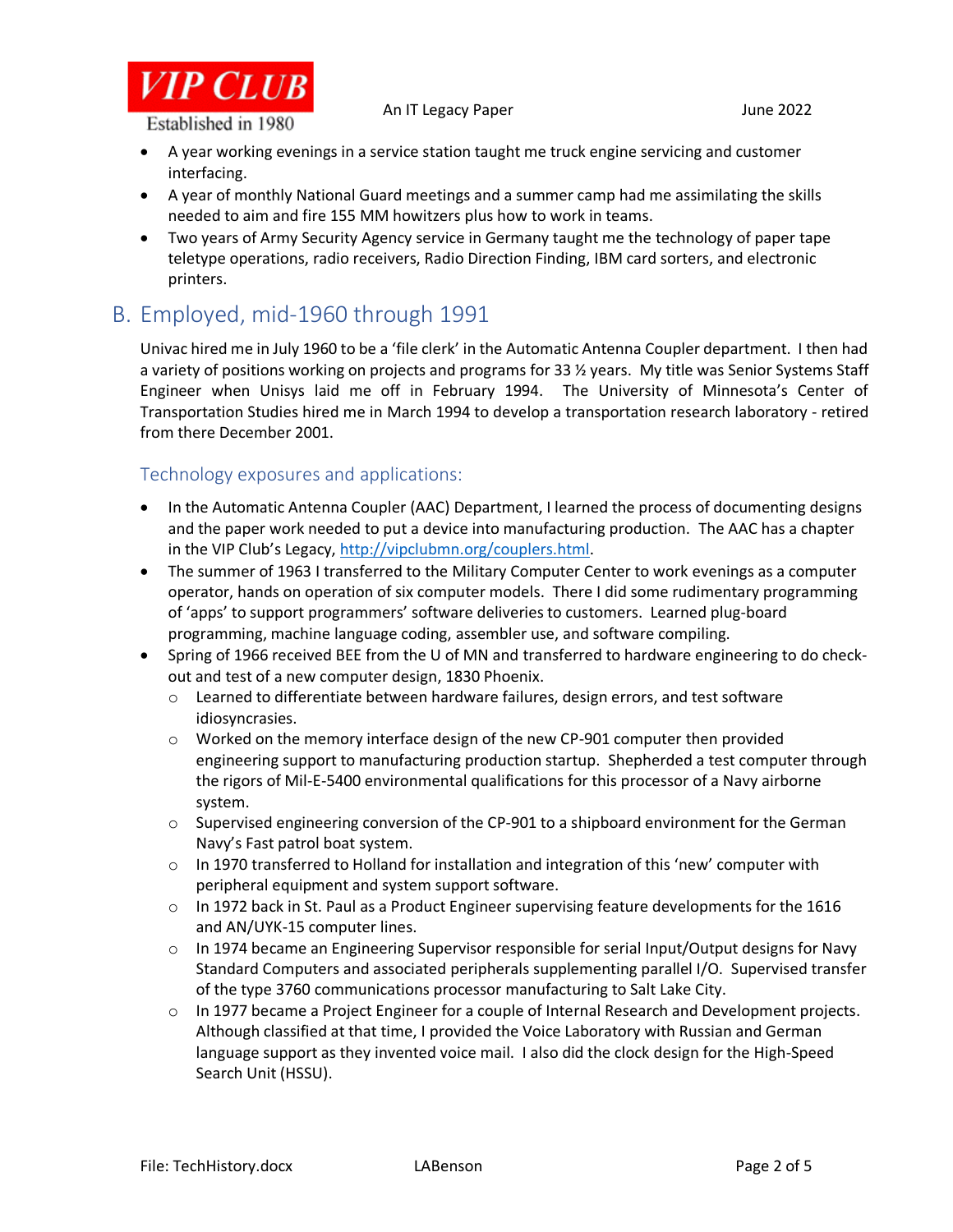

An IT Legacy Paper and The Second State State State State State State State State State State State State State

 $\circ$  In 1980 I was promoted to Engineering Manager responsible for a 27-person continuation engineering department. Developed the Harpoon missile launch computer capability for the AN/AYK-10 computer aboard the S-3B aircraft. Also managed transition of the AN/502 support engineering to Winnipeg.

- $\circ$  Summer of 1983 I had a weekends' consulting gig with a minority owned California company advising them how to convert a shipboard hardware cryptography unit to an airborne environment. Unit was subsequentially used aboard the EP-135.
- o In 1984 I became a Program Manager for shipboard (Coast Guard) and airborne (Navy Air) bubble memory storage units.
- $\circ$  In 1986 became program manager for the CIA's radiation hardened computer chip development.
- $\circ$  In 1986 started an evenings and weekend 'job' with a friend's home-based business. Manufactured MD2 microscope digitizers, a product that neighbor took public from his neurology research at the U of MN. I did the IRS tax reporting and helped him develop an MD-3 microprocessor-based model.
- $\circ$  In 1987 was appointed as Technical Director in the Avionics Business unit to be the lead for government/industry standards.
- $\circ$  In 1990 as a Senior Staff Engineer, led proposal teams to propose, win, then manage performance of two Air Force contacts and a Navy Air contract.
- $\circ$  In 1991 was assigned as a Software Product Manager in Rockville MD, writing software requirement specifications for the FAA Advance Automation System, specifically the tower control operations.
- $\circ$  At the end of 1992, transferred back to St. Paul to investigate new business opportunities
	- A process control system to inject helium into steam working fluid for power generation plants.
	- Use of aluminum circuit technology in US computers, a technology transfer of computers built for the Soviet MIG-29s.
	- Developing an Advanced Traveler Information System for the Minnesota Guide Star's Genesis project.
- $\circ$  Spring of 1994, Unisys gave me opportunity to find other employment, was hired by the U of MN to develop a research laboratory.
	- Cooperated with professors to develop a lab with a dozen networked student work stations.
	- Developed and implemented a micro-wave link with the Mn/DOT traffic control center giving work stations the capability of video traffic monitoring.
- $\circ$  In 1996 and 1998, used vacation time to be a tour guide for transportation technology research site visits at several universities as well as state department of transportation sites.
- $\circ$  In 1999 developed a website for the ITS Minnesota professional organization.
- o Winter 2001, I retired from the U of MN and started retirement pension from Unisys. Joined the Sperry retirees VIP Club

## C. Retired, 2001 to today.

#### Technology exposures and applications:

• In 2002 and 2003 I had two consulting contracts as a Technology Outreach Coordinator supporting the U of MN's Center for Transportation Systems (CTS). One project was to set up Intelligent vehicles' demonstrations at the State Fair Grounds for a national conference.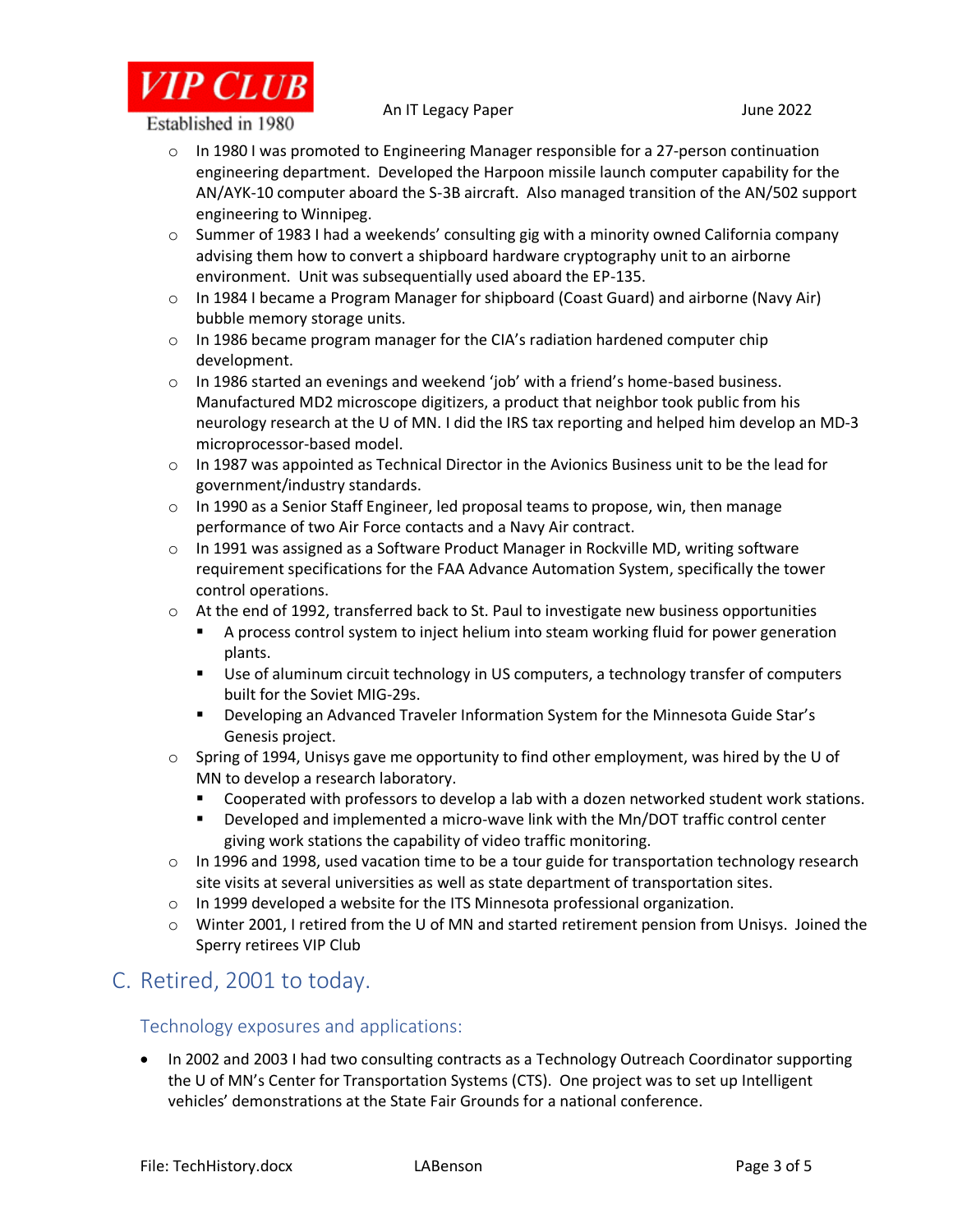

An IT Legacy Paper and The Second State State State State State State State State State State State State State

- In 2004 had a CTS contract as a Research Project Analysts; evaluated nine completed research projects, recommending implementation planning or closure memos.
- In 2005 joined the VIP Club Board to lead a Legacy committee in conjunction with Lockheed Martin's co-chair – little did we realize that we'd still be gathering stories yet today.
- In 2006 upgraded the Crystal Welding, Inc. Quality Control Manual to meet the MnDOT metalworking requirements and helped develop their shop procedures (ISO 9000).
- In 2006 started a web page for the Retirees' Legacy Committee and took on responsibility for my Church web site.
- In 2007 merged the Legacy web site pages with the VIP Club's web site.
- In 2009 evaluated the MnDOT library printed resources then recommended procurement of new books for innovation and risk management knowledge.
- In 2019 retired from the VIP Club board and maintaining church's web site to reduce volunteerism responsibilities.

## QUESTION TOPICS, short answers:

These questions are really just jumping-off points. This is your story so if you want to talk about family history, hobbies, or anything else, as long as you aren't slandering someone else, I'm happy to listen. *Ryan*

- *What year were you born?* 1938
- *Tell me about your family history / Parents?* I was the second of seven children. Father died in 1946 so mom raised us.
- *What was your childhood like? / What kind of student were you?* Childhood for the most part is a blur – during WWII parents were 'migrant workers' up and down the west coast thus was in six schools in first grade, three in 2<sup>nd</sup>, then one for 3<sup>rd</sup> thru 5<sup>th</sup> in ND, and two in 6<sup>th</sup> in Douglas Co. MN. 7<sup>th</sup> through  $12<sup>th</sup>$  in Alexandria, MN – eventually graduating HS in 1956. Class rank was 31<sup>st</sup> out of 161.
- *Where did you go to college and what was that experience like?*
	- 1. University of Minnesota Institute of Technology for one year 1956-57.
	- 2. Defense Language Institute Monterrey CA Russian linguist 1958 rank was 21<sup>st</sup> of 101 graduates. I finally learned how to study.
	- 3. U of MN, night school 1960 1963.
	- 4. U of MN, Institute of Technology 1963-66, electrical engineering major worked at UNIVAC.
- *What were your first impressions at ERA/UNIVAC/etc.?* I was working with a bunch of middle-aged guys, many of whom were WWII or Korean vets.
- *Tell me about an average workday?*
	- 1. First three years I processed paperwork for engineers doing new designs or revised designs.
	- 2. 2<sup>nd</sup> three years I was a computer operator working evenings while attending the University during the day. Supported programmers developing software for customers.
	- 3. The next 27 years were never average, i.e., a plethora of projects and responsibilities solving problems for customers or other departments.
- *Early career highlights and challenges. Tell me about some of the big things you worked on.*
	- 1. Favorite career highlight was the CP-901 airborne computer development for the Navy's P-3C Anti-Submarine Warfare system. I did the processor to memory interface design, installed the  $1<sup>st</sup>$  unit at the customer software development facility, supported the transition from proto-type to production units, and supported the environmental qualification testing. The production run of 499 units ended in 1992. In 2012 I was told that there were still 40 Japanese P-3C planes using the on-board CP-901 computer for search and rescue missions. A 25-year production run and a 45-year service life!